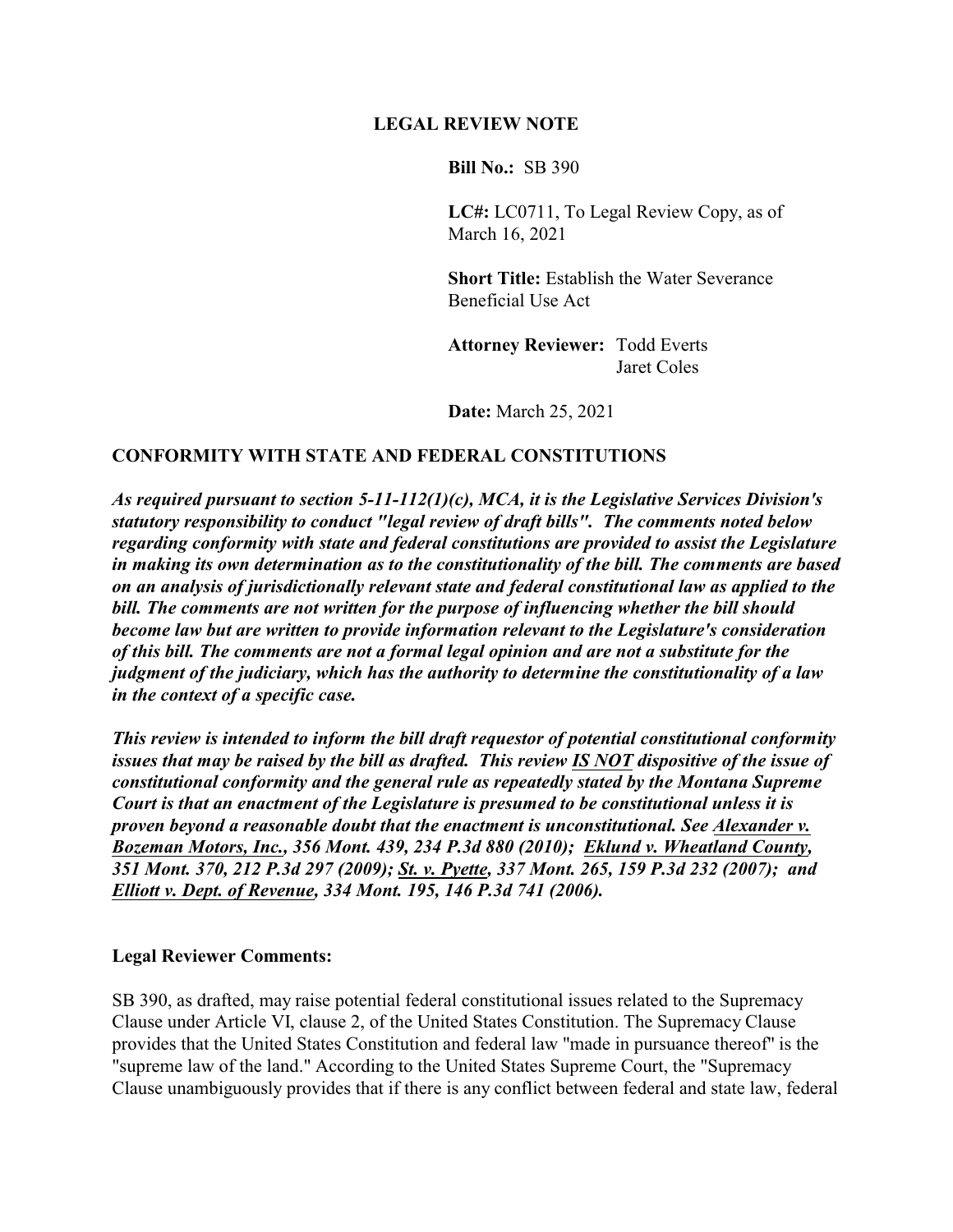law shall prevail." *Gonzales v. Raich*, 545 U.S. 1, 29 (2005). The United States Supreme Court has further held that "any state law, however clearly within a State's acknowledged power, which interferes with or is contrary to federal law, must yield." *Gade v. National Solid Wastes Mgmt. Assoc*., 505 U.S. 88, 108 (1992) (citations omitted).

In 1976, the United States Congress enacted a provision that is codified in 15 U.S.C. § 391, which provides:

No State, or political subdivision thereof, may impose or assess a tax on or with respect to the generation or transmission of electricity which discriminates against out-of-State manufacturers, producers, wholesalers, retailers, or consumers of that electricity. For purposes of this section a tax is discriminatory if it results, either directly or indirectly, in a greater tax burden on electricity which is generated and transmitted in interstate commerce than on electricity which is generated and transmitted in intrastate commerce.

In *Arizona Pub. Serv. Co. v. Snead*, 441 U.S. 141, 143-47 (1979), the United States Supreme Court reviewed an issue regarding whether a New Mexico state tax on electricity, which in effect applied only to electricity generated in New Mexico and sold out of state, violated 15 U.S.C. § 391 by imposing a discriminatory against out-of-state consumers. The state argued that an examination of New Mexico's entire tax structure was required to determine whether or not the electricity tax violated the federal statute. *Id.* at 149. The Supreme Court rejected this argument, reasoning the federal statutory provision was directed specifically at a state tax "on or with respect to the generation or transmission of electricity," not to the entire tax structure of the State. The Court stated that to "look narrowly to the type of tax the federal statute names, rather than to consider the entire tax structure of the State, is to be faithful not only to the language of that statute but also to the expressed intent of Congress in enacting it." *Id.* at 149-50. Because the electrical energy tax itself indirectly discriminated against electricity sold outside New Mexico, it violated 15 U.S.C. § 391 and likewise, the Supremacy Clause. *See also State v. Burbank*, 100 Nev. 598, 691 P.2d 845 (1984).

SB 390 as drafted provides for findings and a purpose to justify a fee on hydroelectric generation that does not provide a beneficial use to the people of the state. The fee must be imposed as a beneficial use fee, regardless of whether the electricity is generated by an agency of the federal government or a private producer that does not sell significant electricity to Montanans. The reasoning for the fee is to reimburse the people of the state for the beneficial use of the state's water. The statement of purpose provides the people of the state that receive electricity from hydroelectric generation in the state receive a corresponding benefit, and therefore a fee should not be imposed on this electricity.

Given that SB 390 as drafted imposes a fee on electricity that is generated and transmitted but exempts most electricity generated and transmitted in the state pursuant to section 4(3), it may raise potential constitutional conformity issues with the Supremacy Clause under Article VI, clause 2, of the United States Constitution. This legal note does not analyze the Commerce Clause of the United State Constitution which generally prohibits states from using their